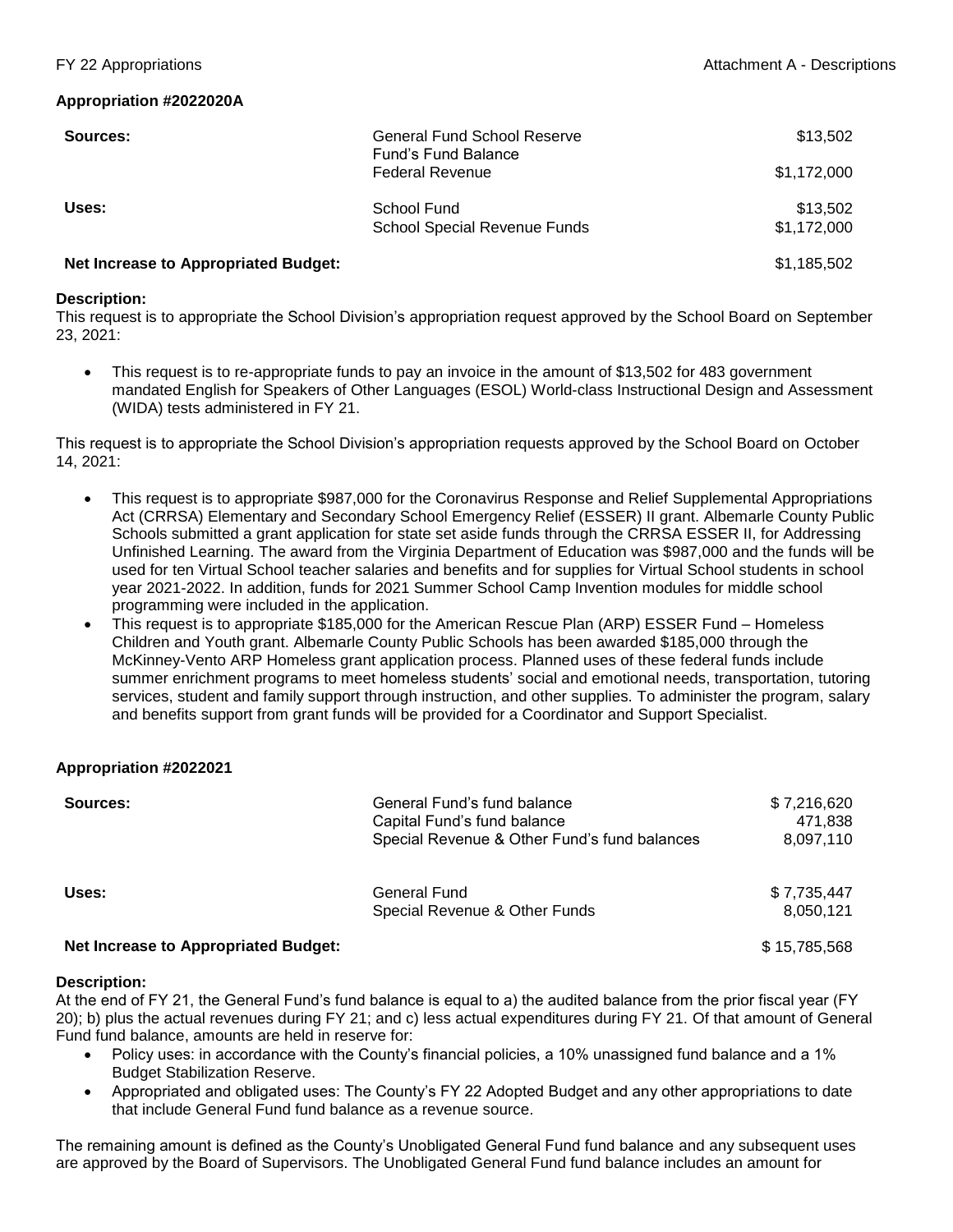expenses approved in FY 21 that were not completed in FY 21. For example, equipment or purchase orders ordered in FY 21 that were delivered in FY 22 are classified as an FY 22 expense; or contracts for certain work may cross fiscal years based on the timeline of the project. In these circumstances, the County has FY 21 expenditure savings that are added to the General Fund fund balance, which are then requested for re-appropriation from the General Fund's fund balance in FY 22 to complete the expenditure.

The proposed use of the General Fund fund balance will not reduce the County's 10% unassigned fund balance or 1% Budget Stabilization Reserve; however, it does reduce the amount of FY 21 undesignated funds that would be available for future uses.

This request is to re-appropriate General Fund fund balance from FY 21 to FY 22 as outlined below. Additionally, this request is to re-appropriate Special Revenue and Other Funds, also outlined below.

## **General Fund Re-appropriations**

Commonwealth Attorney

 Requests the re-appropriation of \$12,918 for internship expenses planned in FY 21, postponed due the pandemic, and now planned in FY 22.

## Community Development Department

 Requests the re-appropriation of \$350,625 to complete the Rio Road Corridor Plan (Phases 1 and 2) and Rivanna River Corridor Plan, provide for no parking signs budgeted in FY 21 and continuing into FY 22, and the permit application system project. Additionally, this amount includes \$145,000 from the FY 21 Board of Supervisors Strategic Priority Support Reserve. This reserve was established as part of the FY 18 budget and has been used to provide funding to support implementation of Strategic Plan initiatives, which may include items prioritized by the Board of Supervisors in the CDD's work program that are one-time costs. The funding is requested for re-appropriation directly to the Community Development Department to support the same intent.

## Economic Development Office

 Requests the re-appropriation of \$26,416 for engineering, technical, and professional service planned in FY 21 that will be incurred in FY 22.

## Executive Leadership

 Requests the re-appropriation of \$229,166 for cultural and historical projects, for purchase orders initiated in FY 21 in support of organizational projects; and materials and supplies costs.

Facilities & Environmental Services

 Requests the re-appropriation of \$196,903 for purchase orders initiated in FY 21 that will be completed in FY 22, Climate Action Plan projects, and a Facilities Space Planning Study.

Finance & Budget

 Requests the re-appropriation of \$181,744 for part-time wages for temporary staffing, purchase orders initiated in FY 21 that will be completed in FY 22, and professional services.

## Fire Rescue

 Requests the re-appropriation of \$112,836 for materials, supplies, and equipment costs planned in FY 21 and incurred in FY 22 and for planned expenses funded through donations received in FY 21.

Information Technology

 Requests the re-appropriation of \$19,360 for purchase orders initiated in FY 21 that will be completed in FY 22 and \$46,989 from the Computer Maintenance, Replacement, and Licensing Fund to support cloud storage costs in FY 22.

Parks and Recreation

 Requests the re-appropriation of \$41,000 for the Simpson Park perimeter walking trail project, which was identified in FY 21 and is planned for completion in FY 22.

## Police

 Requests the re-appropriation of \$217,550 for materials, supplies, and equipment costs planned in FY 21 and incurred in FY 22; and for planned expenses for traffic safety and the electronic summons programs funded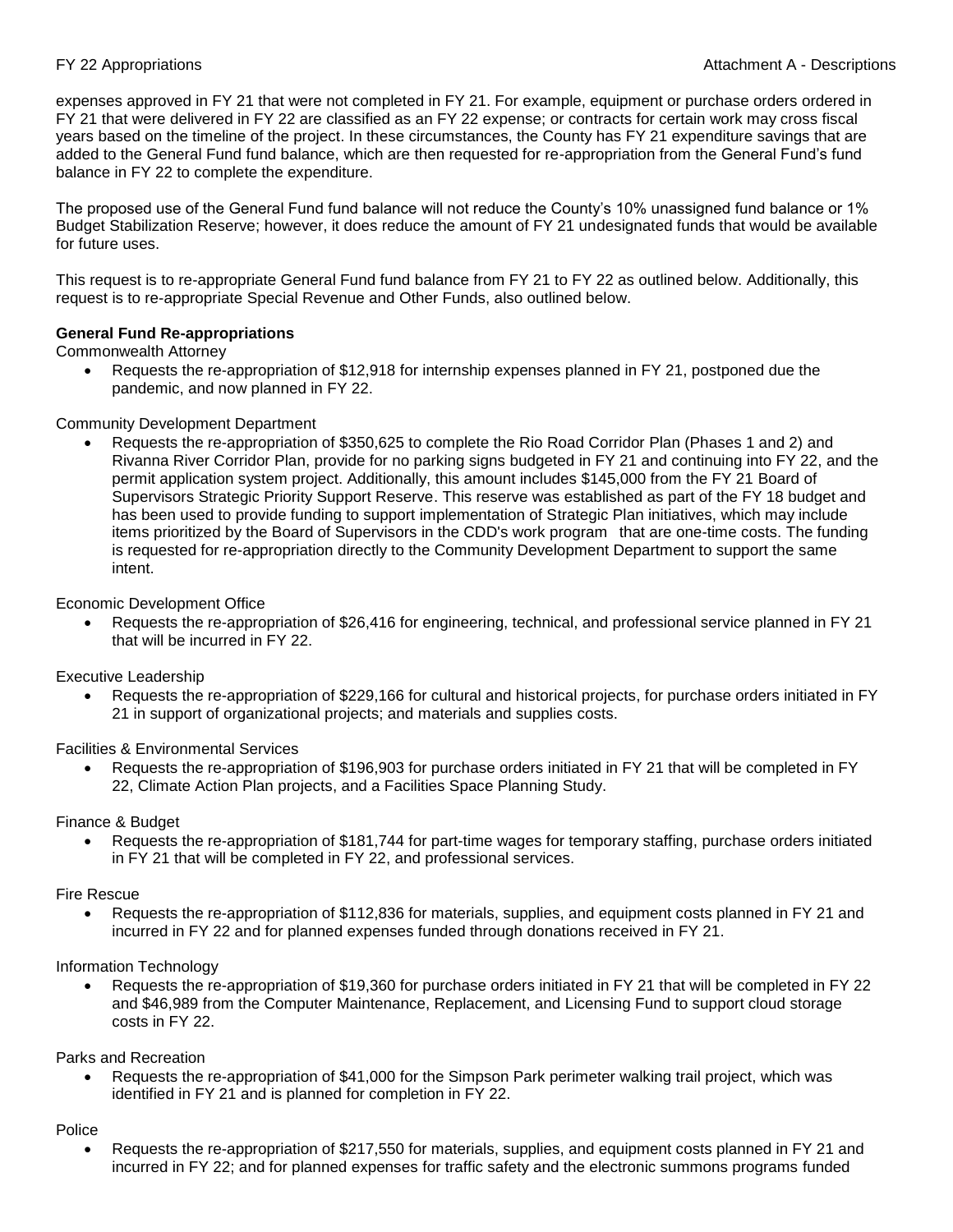through revenues received in prior years.

# **Sheriff**

 Requests the re-appropriation of \$90,457 for equipment, materials, and supply expenses planned in FY 21 that will be incurred in FY 22; and fingerprinting program revenue that is utilized for volunteer reserves' uniforms, equipment and related expenses.

Social Services

Requests the re-appropriation of \$6,294 for technology hardware planned in FY 21 and incurred in FY 22.

Voter Registration and Elections

Requests the re-appropriation of \$17,250 for election expenses planned in FY 21 and incurred in FY 22

# Non-Departmental

- Requests the re-appropriation of \$471,838 in Capital Fund's fund balance to the Business Process Optimization (BPO) Reserve: At the end of FY 21, there was a combined balance of \$471,838 in the Time and Attendance and Geographic Information System (GIS) projects in the capital budget. This requests the re-appropriation of this balance into the BPO Reserve in support of organizational efforts moving forward, where the expenses are more appropriate for the operating than the capital budget based on accounting guidelines.
- Requests the re-appropriation of \$761,308 remaining in Climate Action Plan funding at the end of FY 21 to the Climate Action Pool.
- Requests the re-appropriation of \$4,707,763 to the Pandemic Reserve. The Pandemic Reserve supports pandemic response, recovery, and reconstitution expenditures such as, but not limited to, human and community services, economic development, technology, and general County services. In addition to pandemicrelated expenses, this Reserve may support advancing strategic priorities.
- Requests the re-appropriation of \$245,000 to the one-time Reserve for Contingencies. The FY 21 Adopted Budget included a \$245,000 Transit Contingency Reserve that was created from a portion of the savings from budget revisions to Charlottesville Area Transit (CAT) primarily due to CARES funding This amount is recommended for re-appropriation to FY 22 to the Reserve for Contingencies in the event it is needed for the County's share of actual FY 21 CAT expenses, which will be calculated in FY 22. If not needed for that purpose, this amount would be part of the Reserve for Contingencies, which is a reserve to provide funds for unanticipated priority needs.

# **Special Revenue & Other Funds Re-appropriations**

- **Economic Development Fund:** This request is re-appropriate \$2,826,383 in Economic Development Fund fund balance to the Economic Development as follows:
	- $\circ$  \$2,124,949 for the Economic Development Investment Pool to support future targeted economic development initiatives. The intention is that these resources will leverage/catalyze other possible investment and will provide an immediate and accessible pool of funds for implementing initiatives that will boost business opportunity and create an improved local economy. Combined with currently appropriated funding, the total balance of the Investment Pool is \$3,589,949, with \$1,760,000 of that amount held pursuant to performance agreements previously approved by the Board of Supervisors.
	- $\circ$  \$526,978 for the Economic Opportunities Fund, which matches economic development grant programs at the State and Federal level that help create jobs and expand capital investment in Albemarle County.
	- o \$107,500 for transfers to the Economic Development Authority (EDA) Fund pursuant to performance agreements previously approved by the Board of Supervisors.
	- $\circ$  \$66,956 for expenses approved in FY 21, including part-time wages, buy local advertising, and contractual services.
	- **Housing Fund:** This request is re-appropriate \$2,839,575 in Housing Fund fund balance to the Housing Fund as follows:
		- $\circ$  \$900,000 for a Reserve for the Performance Agreement between the County, Economic Development Authority, and Habitat for Humanity of Greater Charlottesville approved by the Board of Supervisors at its June 19, 2019 meeting. This funding is held in reserve and will be distributed pursuant to the terms of the agreement.
		- $\circ$  \$1,939,575 for a Housing Fund Reserve intended to support housing initiatives that are one-time costs and will support the County's strategic and housing goals.
- **Old Crozet School:** This request is to re-appropriate \$27,541 for expenses related to the Old Crozet Elementary School by re-appropriating unexpended rental revenue (fund balance) received in prior years.
- **Vehicle Replacement Fund:** This request is to re-appropriate \$460,460 for replacement vehicles planned in FY 21 that are anticipated to be incurred in FY 22.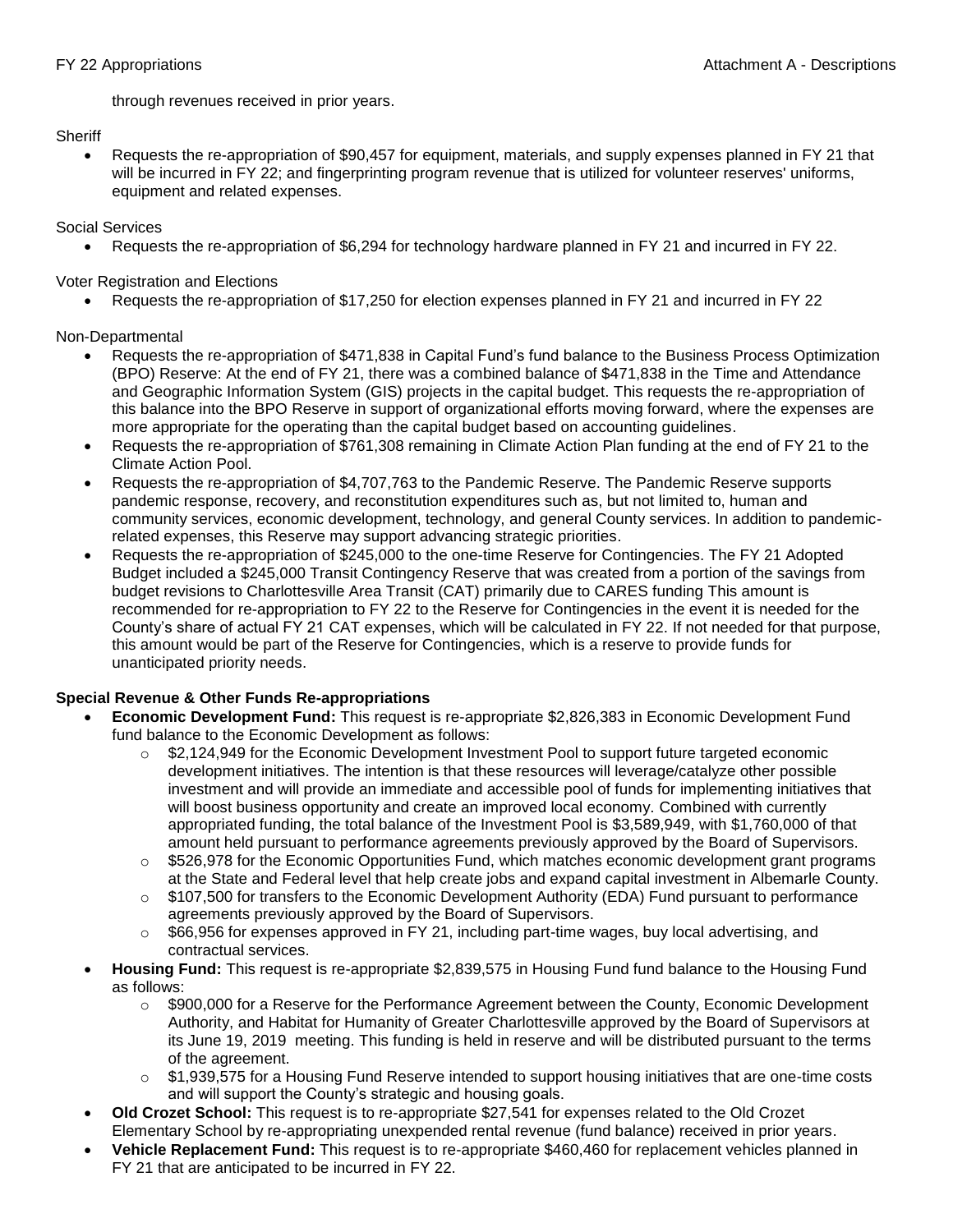- This request is to re-appropriate the following for entities where the County serves as fiscal agent:
	- o **Economic Development Authority:** This request is to re-appropriate \$560,400 in EDA Fund fund balance to the EDA Fund, and \$107,500 in planned transfers from the Economic Development Fund pursuant to performance agreements previously approved by the Board of Supervisors. The Albemarle County Economic Development Authority (EDA) is a political subdivision of the Commonwealth of Virginia, operating in partnership with the Albemarle County Board of Supervisors to improve the quality of life for citizens of the County through responsible and sustainable economic development practices, using the County's Comprehensive and Strategic Plans for guidance, along with the County's Economic Development Strategic Plan .
	- o **Emergency Communications Center:** This request is to re-appropriate \$1,333,293 for materials, supplies, equipment, contractual, and training costs**.** These items were appropriated by the Board of Supervisors at request of the Emergency Management Board during FY 21 and are anticipated to be incurred in FY 22.
	- o **Regional Firearms Training Center:** This request is to re-appropriate \$2,469 for materials and supplies ordered in FY 21 and received in FY 22.

## **Appropriation #2022022**

| Sources: | General Fund's fund balance<br>Federal Revenue (currently appropriated)   | \$98,171<br>\$928,810 |
|----------|---------------------------------------------------------------------------|-----------------------|
| Uses:    | General Fund<br>American Rescue Plan Act Fund (currently<br>appropriated) | \$98,171<br>\$928,810 |

## **Net Increase to Appropriated Budget:**  $$98,171$

### **Description:**

This request is to appropriate \$1,026,981 in State and Federal funding to provide Albemarle County Police and Fire Rescue sworn and uniformed employees with a one-time, lump sum payment of \$3,000 per employee with a full time equivalent of 0.7 and above who are active employees as of December 1, 2021, as well as providing for a sign-on payment of \$3,000 to all sworn or uniformed full-time and part-time regular employees of the Albemarle County Police Department and the Albemarle County Department of Fire Rescue with a full time equivalent of 0.7 and above who are hired between December 1, 2021 and November 30, 2022. These payments are contingent upon adoption of Ordinance No. 21-A(10) at the meeting on December 1, 2021. Ordinance No. 21-A(10) states the terms of the one-time lump sum payment and sign-on payments to Police and Fire sworn and uniformed employees.

\$98,171 of the funding for the one-time payments is from funding allocated by the State to the Albemarle County Police Department in January 2021, to be used to promote the recruitment and retention of the most qualified local police department sworn personnel, which could include bonus pay for retention purposes and sign-on bonuses for recruitment purposes. \$928,810 of the funding for the one-time payment will be appropriated from previously unallocated federal ARPA State and Local Fiscal Recovery Funds (SLFRF) monies received by the County of Albemarle.

## **Appropriation #2022023**

| Sources: | <b>State Revenue</b><br>Federal Revenue (currently appropriated)          | \$35,525<br>\$48,442 |
|----------|---------------------------------------------------------------------------|----------------------|
| Uses:    | General Fund<br>American Rescue Plan Act Fund (currently<br>appropriated) | \$35,525<br>\$48.442 |
|          |                                                                           |                      |

## **Net Increase to Appropriated Budget:**  $$35,525$

## **Description:**

This request is to appropriate \$83,967 in State and Federal funding to provide sworn employees of the Albemarle County Sheriff's Office with a one-time, lump sum payment of \$3,000 per full time employee.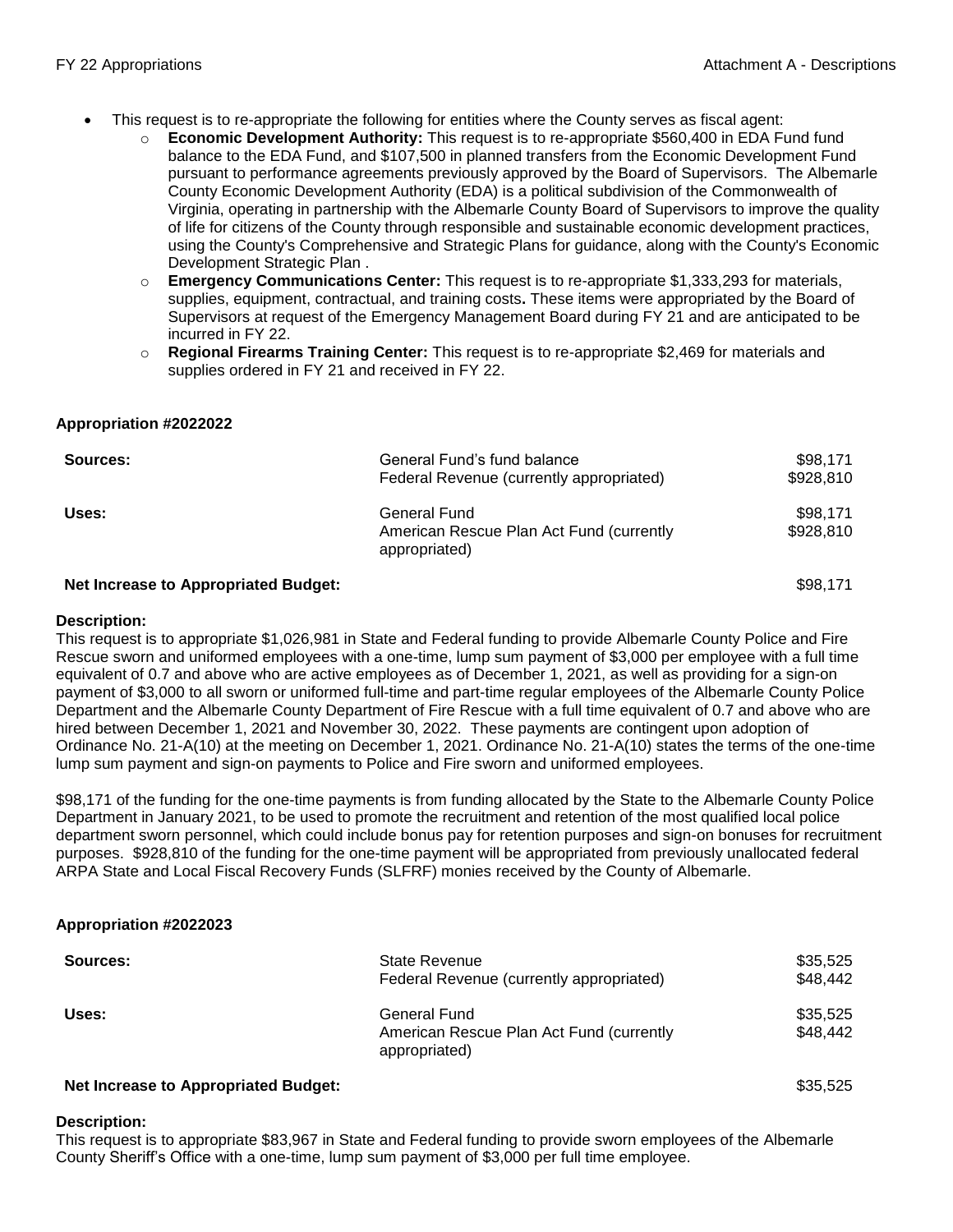State funding in FY22, totaling \$35,525, provided for a one-time \$3,000 payment for Compensation Board-funded sworn positions in Sheriff's offices, which includes Sheriffs and Sheriffs' Deputies. The funds will cover the cost of bonuses for 11 of the 26 Sheriff's sworn personnel, as they are the Compensation Board-funded positions. In order to maintain equity across the sworn employees in the Sheriff's Office, staff recommends the provision of a \$3,000 one-time bonus to the remaining 15 sworn personnel not covered by the Compensation Board funding, using \$48,442 in previously unallocated ARPA SLFRF funding.

## **Appropriation #2022024**

| Sources:                                    | Local<br>State<br>Transfers from Special Revenue Funds*<br><b>Fire Rescue Department</b><br>Capital Fund's fund balance | \$19,954,176<br>364.368<br>459,320<br>267,507<br>(6,657,670) |
|---------------------------------------------|-------------------------------------------------------------------------------------------------------------------------|--------------------------------------------------------------|
| Uses:                                       | School Fund<br>General Fund<br>Water Resources Fund*<br>Tourism Fund*<br><b>Special Revenue Funds</b>                   | 10,325,268<br>3,325,041<br>90,320<br>369,000<br>10,565       |
| <b>Net Increase to Appropriated Budget:</b> |                                                                                                                         | \$13,660,874                                                 |

\*These portions of the appropriation are transfers between funds and do not increase or decrease the total budget.

## **Background:**

At the November 3, 2021 Board of Supervisors meeting, staff provided a financial update based on the preliminary close of FY 21. Staff indicated that this update, combined with the continued improving revenue trends in FY 22, would lead to an amendment of the FY 22 budget at the Board's December 1 meeting, with a portion of revenues for County government applied in support of workforce stabilization efforts, along with an additional one-time contribution to the Capital budget.

The FY 21 Budget was adopted in May 2020 during the early stages of the pandemic. To navigate the unprecedented uncertainty in not only County revenues, but what the delivery of basic services would look like in the pandemic, the County adopted a "3-6-6" approach to financial management. "3-6-6" refers to managing the last 3 months of FY 20, the first six months of FY 21, and the last 6 months of FY 21 and adjusting financial planning along the way as needed. The FY 22 Budget incorporated a "12" making it a "3-6-6-12" approach given the continued uncertainty with how revenues would perform in this transitionary budget. As the County evaluate the impacts of changes that took place in the fourth quarter of FY 21 and continues to monitor revenues from the first quarter of FY 22, available data shows that the economy is stabilizing and recovering.

For perspective on the magnitude of the change that took place in the fourth quarter of FY 21, approximately 46% of General Fund revenues are typically collected in the fourth quarter, so significant changes in that quarter have larger impacts on annual performance than changes other individual quarters. The following table illustrates how uncommon the fourth quarter of FY 21 was compared to recent history:

| <b>Fiscal</b><br>Year | <b>First to Third Quarter</b><br><b>Revenue Change to</b><br><b>Prior Year</b> | <b>Fourth Quarter</b><br><b>Revenue Change to</b><br><b>Prior Year</b> | <b>Percentage Point Change</b><br>(Fourth Quarter minus<br><b>First to Third Quarter)</b> |
|-----------------------|--------------------------------------------------------------------------------|------------------------------------------------------------------------|-------------------------------------------------------------------------------------------|
| FY 15                 | 5.4%                                                                           | 5.2%                                                                   | $-0.2$                                                                                    |
| FY 16                 | 6.4%                                                                           | 6.0%                                                                   | $-0.3$                                                                                    |
| <b>FY 17</b>          | 6.7%                                                                           | 4.2%                                                                   | $-2.5$                                                                                    |
| <b>FY 18</b>          | 4.7%                                                                           | 4.0%                                                                   | $-0.7$                                                                                    |
| FY 19                 | 5.4%                                                                           | 6.0%                                                                   | $+0.6$                                                                                    |
| <b>FY 20</b>          | 4.4%                                                                           | 0.6%                                                                   | $-3.8$                                                                                    |
| <b>FY 21</b>          | 2.6%                                                                           | 7.0%                                                                   | $+4.3$                                                                                    |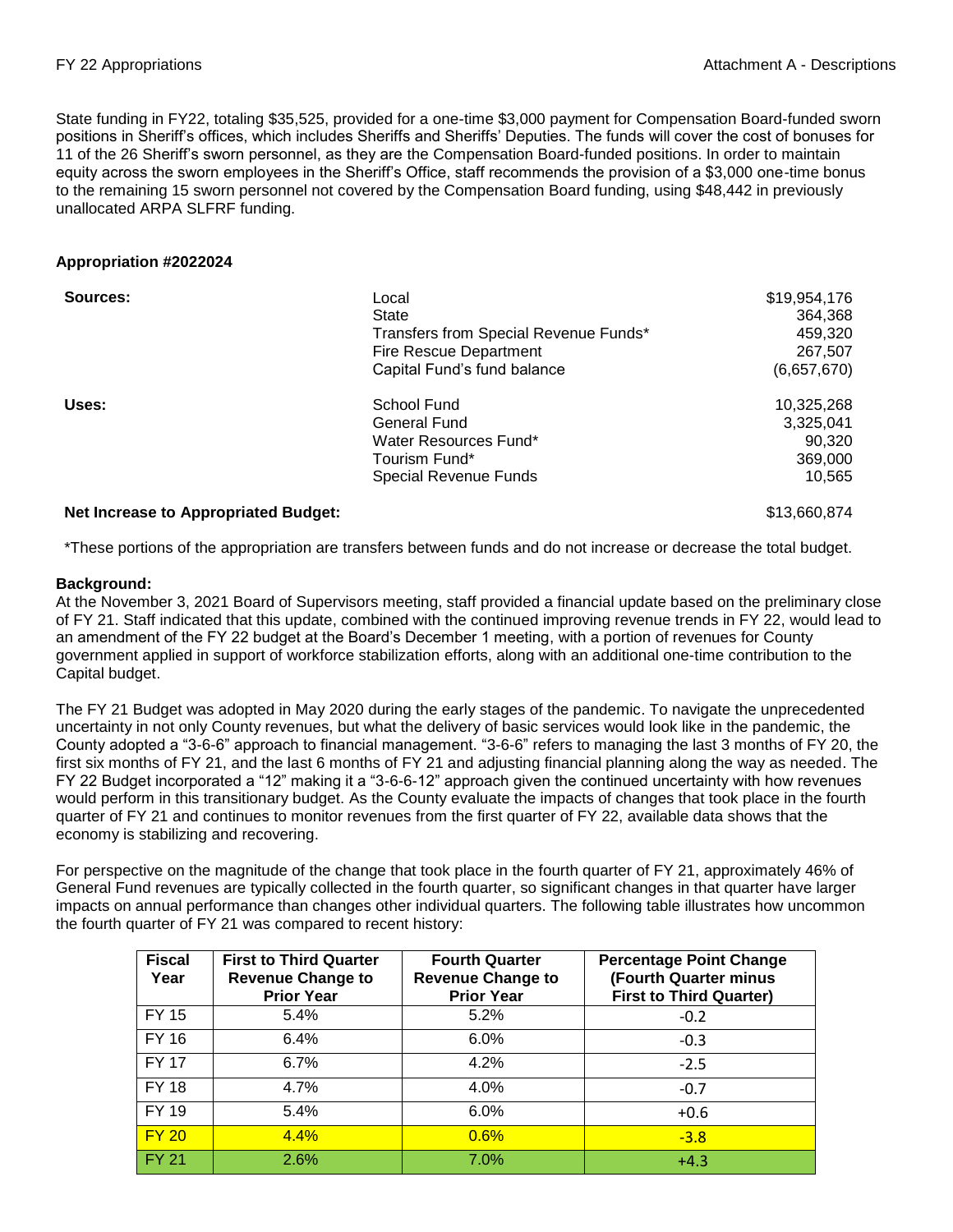- In FY 20, the yellow line in the table, the onset of the pandemic changed this trend, where revenue growth compared to the prior year of 4.4% in the first three quarters decreased in the last quarter to 0.6% growth over the prior year, a decrease of 3.8 percentage points.
- FY 21, the green line in the table, again changed this trend, as 2.6% growth in the first three quarters increased to 7.0% in the last quarter over the prior year, an increase of 4.3 percentage points. While FY 22 projections included an improving local economy compared to FY 21, the improvement is stronger and faster than anticipated in the FY 22 appropriated budget given the significant FY 21 fourth quarter change.

For examples of these notable revenue changes and how the trends have continued into FY 22:

- Tax collection rates, delinquencies, penalties, and interest in total were not impacted by the pandemic as much as the County had originally planned, verified by the fourth quarter of FY 21. FY 22 year-to-date data continues the FY 21 trend.
- Consumer driven taxes, such as sales, meals, and transient occupancy, are recovering at a rate greater than anticipated in the FY 22 budget:
	- $\circ$  In the first eight months of FY 21, these three revenues were down 12.1% compared to the same period pre-pandemic in FY 20.
	- $\circ$  In the last four months of FY 21, those revenues were 5.6% greater compared to the same period prepandemic in FY 19.
	- $\circ$  Through preliminary October revenues in FY 22, these revenues are 12.4% greater compared to the same pre-pandemic period in FY 20.
- Recordation and sellers' taxes continue strong performance.
	- $\circ$  These revenues finished FY 21 at 52% above the FY 20 actual and in particular, the fourth quarter of FY 21 for these revenues was 64% above the FY 20 actual and 70% above the FY 19 actual for the same period.
	- Through preliminary November revenues in FY 22, these revenues have continued this strong trend, with year-to-date collections 10% above the same period of FY 21.
- Business, Professional, and Occupational Licenses (BPOL) decreased 0.2% comparing FY 21 to FY 20, rather than a greater decline anticipated in the budget due to calendar year 2020 activity, when there was an economic slowdown. This data was unavailable until the completion of the fourth quarter of FY 21, when a large portion of those revenues are typically collected.

## **Description:**

Staff recommends amending the FY 22 budget to incorporate an updated revenue projection and allocating it to County government and school operations and capital and debt service based on the shared allocation of local tax revenues. The County government operations portion is recommended to be allocated guided by the framework of workforce stabilization presented the Board of Supervisors at its November 3, 2021 meeting, along with an additional one-time contribution to the Capital budget beyond the formula allocation.

The revenue update totals \$20,274,142 in local, state, and transfer revenues and is recommended to be allocated as follows:

- The Capital budget receives \$2,352,791 by formula, which will reduce the planned use of capital fund balance by the same amount in the General Government Capital Fund. This funding will be available for consideration in the FY 23-27 Capital Improvements Plan development process.
- The School Division receives \$10,325,268 by formula.
- The Water Resources Fund receives \$90,320 by formula.
- The General Fund receives the remaining \$7,505,763 and it is recommended to be used for the following:
	- $\circ$  A one-time transfer to the Capital budget of \$4,304,879. This amount includes \$267,507 as a one-time transfer from the Fire Rescue Department for General Fund expenditures not needed in FY 22 due to the award of a Federal Emergency Management Agency (FEMA) Staffing for Adequate Fire and Emergency Response (SAFER) grant. This total transfer is recommended to be one-time, so that in FY 23 it would be available to assist with the full year cost impacts of the following recommendations and other considerations in the FY 23 annual budget process. The one-time transfer in FY 22 to the Capital budget would be available for consideration in the FY 23-27 Capital Improvements Plan development process.
	- $\circ$  \$30,000 to fund the Tax Relief for the Elderly and Disabled program. It is anticipated that the FY 22 budget will need additional funding based on actual payments made in FY 21.
	- $\circ$  \$2,083,983 to provide the following changes related to workforce stabilization:
		- Provide a 6% salary increase for Full-Time and Part-Time regular (not temporary) employees in FY 22 effective December 1, 2021 for the following (this amount is partially offset by \$94,492 in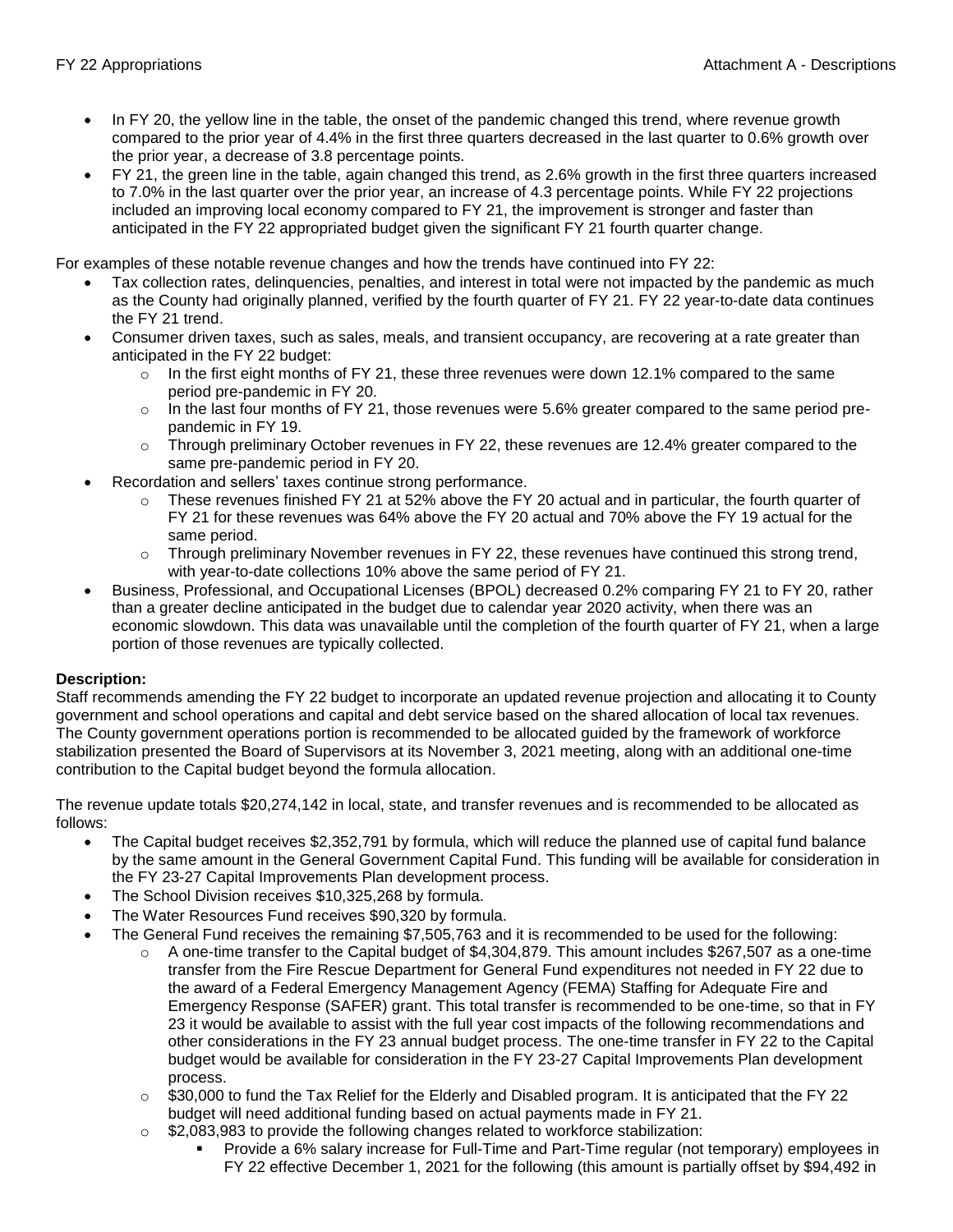related state revenue for Department of Social Services positions for a net cost of \$1,989,491):

- All County regular employees who report up through the County Executive and/or Board of Supervisors
- Sheriff and Commonwealth's Attorney (salary supplement only)
- Employees of the Constitutional Officers and Registrar
- County employee (1.0 FTE) supporting Virginia Cooperative Extension
- County employee (1.0 FTE) supporting Thomas Jefferson Soil & Water Conservation **District**
- County employees (2.0 FTE) supporting Circuit Court Judges
- Move the County Government Classified Pay Scale by 3%.
- Move the following components of the Public Safety Pay Scale (Police, Fire Rescue, and Sheriff's Office) consistent with the salary increase.
- $\circ$  \$2,953 to the Office of the Public Defender to provide a 6% salary increase to the County's supplemental amounts, consistent with budget recommendations in prior years.
- $\circ$  \$150,000 for a compensation study to review County government employees who are on the County Government Classified pay scale.
- $\circ$  The following positions and expenditures are recommended to begin in FY 22:
	- \$570,000 to the Police Department for 4 Police Officer positions and related operating and onetime costs.
	- \$226,892 to the Community Development Department for Building Division support including 3 positions, related operating and one-time costs, and contractual services.
	- \$126,133 to the County Attorney's Office for an additional Assistant County Attorney position, related costs, and one-time wages to assist with the transition of staff anticipated to retire in calendar year 2022.
	- \$122,000 to the Department of Social Services for 3 positions to the support the Child Protective Services program. This amount is partially offset by \$40,230 in related state revenue for a net cost of \$81,770.
	- \$111,385 to the Department of Finance and Budget for a contract manager, accountant, and buyer (Procurement) position and related expenses.
	- \$22,661 to the Economic Development Office (EDO) for a management analyst position; a portion of this position's total cost is recommended to be provided through reprioritizing funding in the currently appropriated EDO budget.
	- \$9,716 to the Department of Information and Technology (IT) for a helpdesk support position; the majority of this position's total cost is recommended to be provided through reprioritizing funding in the currently appropriated IT budget.
	- \$147,390 to the Department of Information and Technology for licensing and storage costs for the Police Department's Body Worn Camera Program.
- o The following changes are the addition of full-time equivalent (FTE) positions with no net budget impact:
	- Commonwealth Attorney: Convert a part-time (0.5 FTE) Assistant Attorney position to a full time (1.0 FTE) paralegal position.
		- Department of Finance & Budget: Creation of 3 regular part-time positions (1.6 FTE total) through the reprioritization of existing temporary and part-time funding.
		- Executive Leadership (Performance & Strategic Planning): Creation of a regular part-time position (0.5 FTE) through the reprioritization of existing temporary and part-time funding.
		- Approval of "over hire" positions for the following departments. Over hire positions are a strategy to reduce the impact of turnover by filling anticipated vacancies sooner than the vacancy occurs and are funded by department's management of salaries, overtime, and other wages.
			- Police Department: 4 overhire positions
			- Fire Rescue Department: 4 overhire positions, which are in addition to the current 4, for a total of 8 overhire positions
			- Department of Social Services: 2 overhire positions
		- Human Resources: authorize the hiring of County government positions anticipated to begin in FY 23 in FY 22 to assist with the transition of County government and school human resources departments. Up to 15 FTE would be authorized to be hired and this expense will be funded through currently appropriated and reprioritized funding.